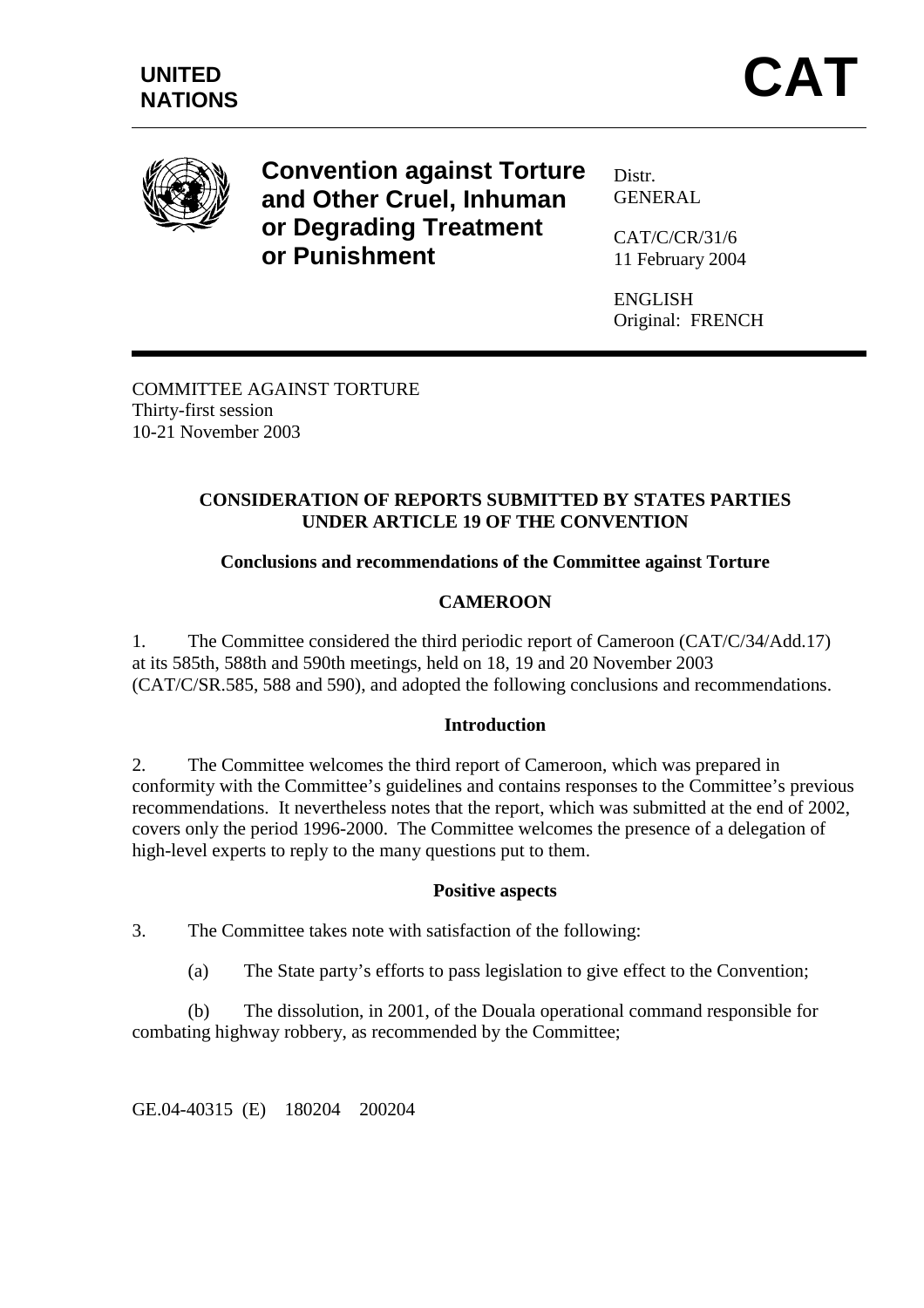CAT/C/CR/31/6 page 2

 (c) The increase in the number of police officers, in conformity with the Committee's recommendation;

 (d) The plan to build additional prisons in order to remedy prison overcrowding, and the collective pardon granted in November 2002 enabling 1,757 detainees to be immediately released;

 (e) The assurance given by the delegation that the verification of the individual situations of detainees and appellants will eventually result in the release of the range of persons held in pre-trial detention, notably juveniles, women and sick persons;

 (f) The proposed restructuring of the National Committee on Human Rights and Freedoms to make it more independent of the executive and give it greater prominence.

(g) The current finalization of a law against violence against women;

 (h) The establishment of the Ad Hoc Technical Committee for Implementation of the Rome Statute of the International Criminal Court, with a view to ratification of that Statute;

(i) The establishment of nine new courts in 2001.

### **Subjects of concern**

4. The Committee recalls that, in 2000, it found that torture seemed to be a very widespread practice in Cameroon, and expresses concern at reports that this situation still exists. It is troubled by the sharp contradictions between consistent allegations of serious violations of the Convention and the information provided by the State party. In particular, the Committee declares serious concern about:

 (a) Reports of the systematic use of torture in police and gendarmerie stations after arrest;

 (b) The continued existence of extreme overcrowding in Cameroonian prisons, in which living and hygiene conditions would appear to endanger the health and lives of prisoners and are tantamount to inhuman and degrading treatment. Medical care reportedly has to be paid for, and the separation of men and women is not always ensured in practice. The Committee notes with particular concern the large number of deaths at Douala central prison since the beginning of the year (25 according to the State party, 72 according to non-governmental organizations);

 (c) Reports of torture, ill-treatment and arbitrary detention perpetrated under the responsibility of certain traditional chiefs, sometimes with the support of the forces of law and order.

5. The Committee notes with concern that:

(a) The draft code of criminal procedure has still not been adopted;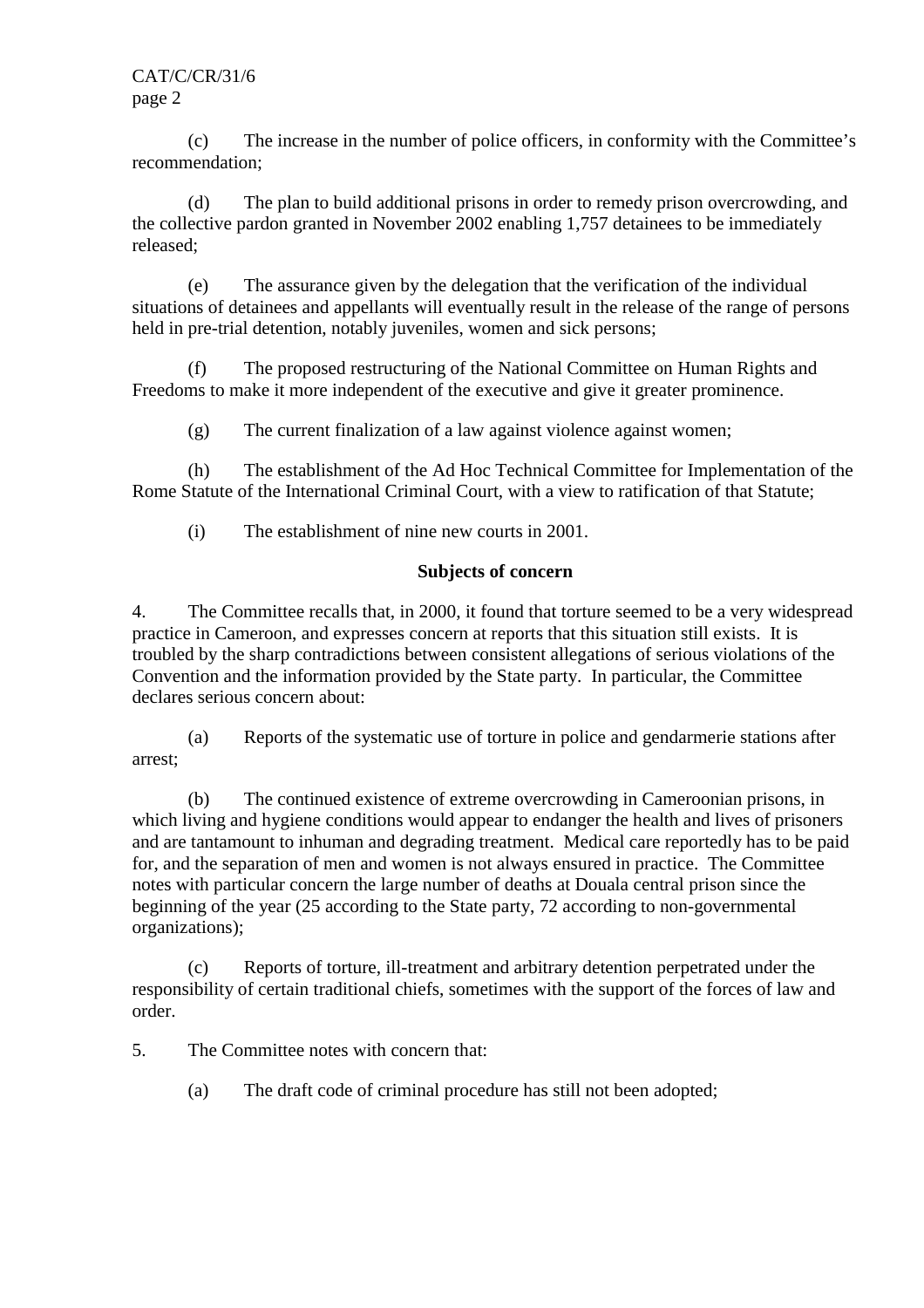## CAT/C/CR/31/6 page 3

 (b) The period of police custody may, under the draft code of criminal procedure, be extended by 24 hours for every 50 kilometres of distance between the place of arrest and the place of custody;

(c) The time limits on custody are reportedly not respected in practice;

 (d) The periods of police custody under Act No. 90/054 of 19 December 1990 to combat highway robbery (15 days, renewable) and Act No. 90/047 of 19 December 1990 on states of emergency (up to 2 months, renewable) are too long;

 (e) The use of registers in all places of detention has not yet been systematically organized;

 (f) There is no legal provision establishing the maximum duration of pre-trial detention;

 (g) The system of supervision of places of detention is not effective, responsibility for prison administration lies with the Ministry of Territorial Administration. The prison supervisory commissions have been unable to meet regularly and, according to some reports, public prosecutors and the National Committee on Human Rights and Freedoms seldom visit places of detention;

 (h) The concept of a "manifestly illegal order" lacks precision and is liable to restrict the scope of application of article 2, paragraph 3, of the Convention;

 (i) Appeals to the competent administrative court against deportation orders are not suspensive, and this may lead to a violation of article 3 of the Convention.

6. The Committee, while welcoming the effort made by the State party to transmit information relating to the prosecution of State officials responsible for violations of human rights, is concerned about reports of the impunity of perpetrators of acts of torture. It is particularly worried about:

 (a) The fact that gendarmes can be prosecuted for offences committed in the line of duty only with the authorization of the Ministry of Defence;

 (b) Reports that proceedings have actually been initiated against perpetrators of torture only in cases where the death of the victim was followed by public demonstrations;

(c) The fact that the case of the "Bépanda nine" remains unsolved;

 (d) The reluctance of victims or their relatives to lodge complaints, through ignorance, distrust or fear of reprisals;

(e) Reports that evidence obtained through torture is admissible in the courts.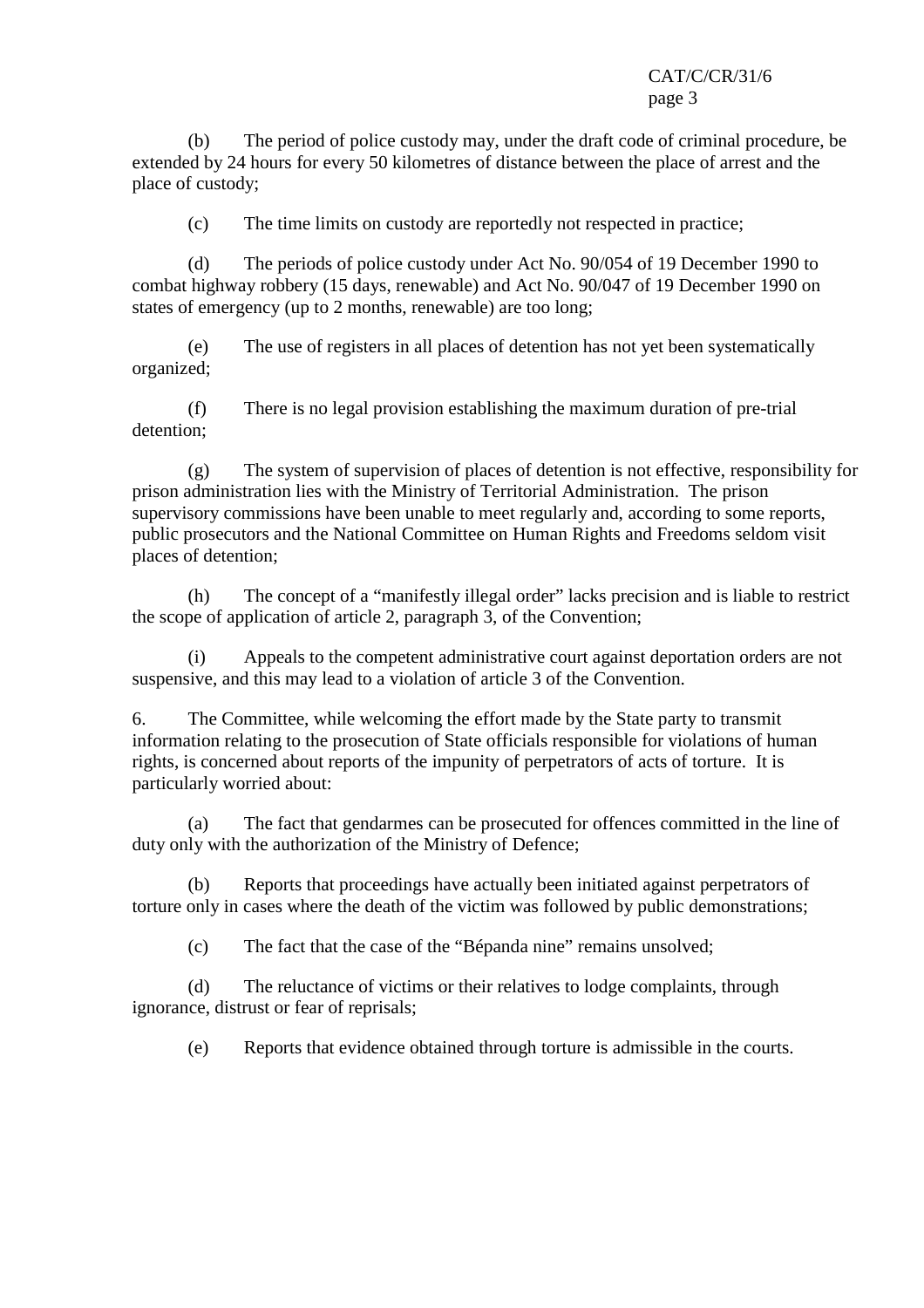## CAT/C/CR/31/6 page 4

7. The Committee is also concerned about:

 (a) The jurisdiction given to military courts to try civilians for offences against the laws on military weapons and weapons assimilated thereto;

(b) The absence of legislation banning female genital mutilation;

 (c) The fact that the Criminal Code permits the exemption from punishment of a rapist if he subsequently marries the victim.

#### **Recommendations**

8. The Committee urges the State party to take all necessary measures to end the practice of torture on its territory. It recommends that the State party should:

 (a) Immediately end torture in police and gendarmerie stations and prisons. It should ensure effective supervision of these places of detention, permit NGOs to visit them and give more authority to the prison supervision commissions. The National Committee on Human Rights and Freedoms and public prosecutors should pay more frequent visits to all places of detention;

 (b) Immediately launch an independent investigation into the deaths at Douala central prison since the beginning of the year and bring those responsible to justice;

 (c) Adopt urgent measures to reduce overcrowding in prisons. The State party should enact a law establishing the maximum duration of pre-trial detention, and consider immediately releasing offenders or suspects imprisoned for the first time for petty offences, particularly if they are under 18 years of age; such persons should not be imprisoned until the problem of prison overcrowding has been solved;

 (d) Guarantee free medical care in prisons, ensure the right of prisoners to adequate food in practice, and effectively separate men and women;

 (e) Immediately end the torture, ill-treatment and arbitrary detention perpetrated under the responsibility of the traditional chiefs in the north. The Committee notes the delegation's assurance that proceedings have been brought in such cases and urges the State party to step up its efforts in this direction. The peoples concerned should be duly informed of their rights and of the limits on the authority and powers of these traditional chiefs.

9. The Committee further recommends that the State party should:

 (a) Adopt, as a matter of great urgency, and ensure the effective implementation of a law establishing the right of all persons held in police custody, during the initial hours of detention, of access to a lawyer of their choice and an independent doctor, and to inform their relatives of their detention. The Committee remarks that any extension of detention in custody ought to be approved by a judge;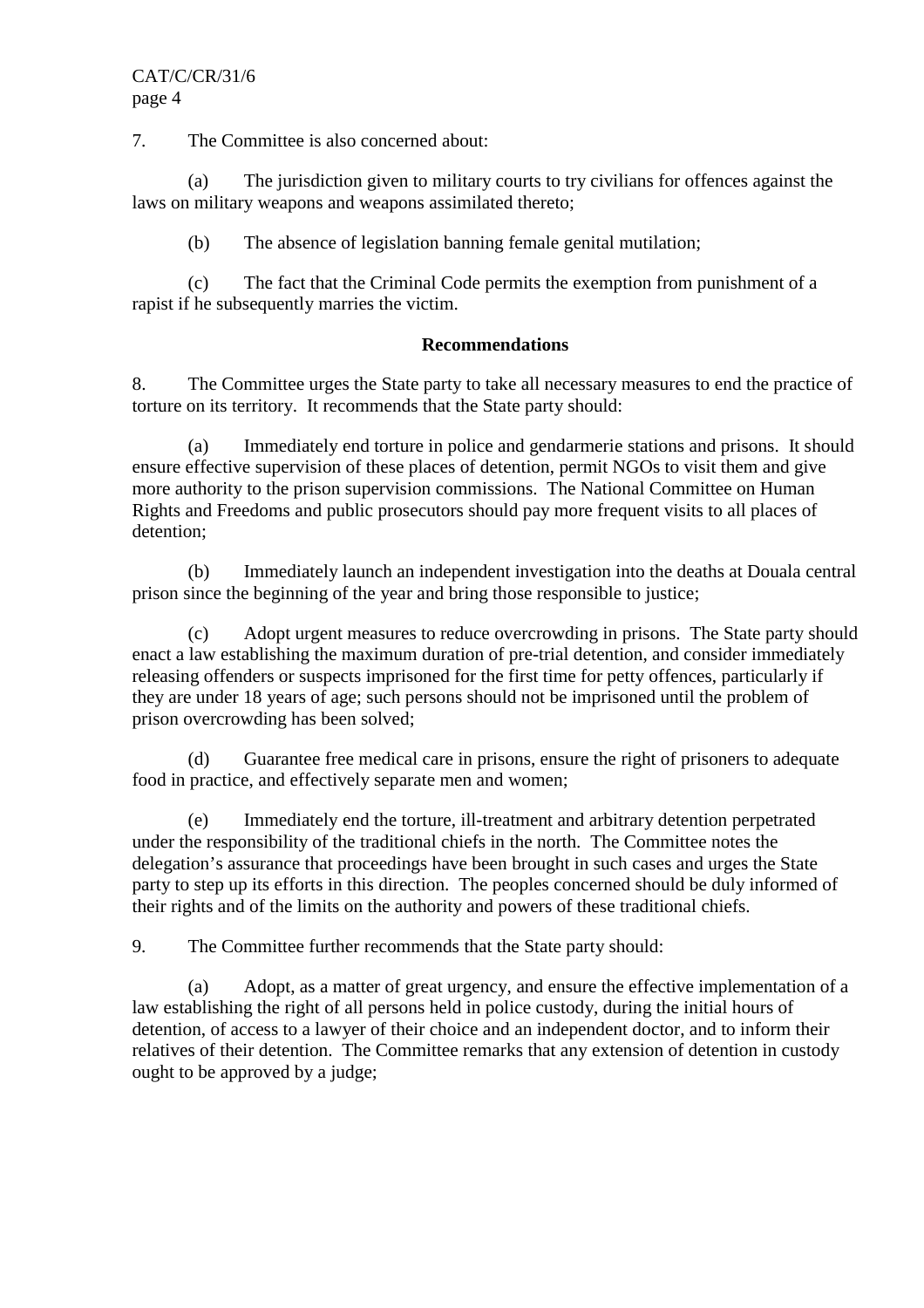(b) Abandon the notion, in its draft code of criminal procedure, of extending the period of police custody depending on the distance between the place of arrest and the place of custody, and ensure observance of the time limits on custody in practice;

 (c) Ensure that detention in custody under the Act on states of emergency conforms to international human rights standards and is not prolonged beyond what the situation requires. The State party should abolish administrative and military custody as options;

 (d) Systematically organize, as a matter of great urgency, the use of registers in all places of detention;

 (e) Separate the police from the prison authorities, e.g. by transferring responsibility for prison administration to the Ministry of Justice;

 (f) Clarify the concept of a "manifestly illegal order", so that State employees, in particular police officers, members of the armed forces, prison guards, magistrates and lawyers, are clearly aware of the implications. Specific training on this point should be offered;

 (g) Allow appeals by foreigners against decisions by the administrative court to confirm deportation orders to stay execution.

10. The Committee recommends that the State should greatly increase its efforts to end the impunity of perpetrators of acts of torture, in particular by:

 (a) Removing all restrictions, notably by the Ministry of Defence, on the prosecution of gendarmes and by giving the ordinary courts jurisdiction to try offences committed by gendarmes in the line of policy duty;

 (b) Pursuing its inquiry into the case of the "Bépanda nine". The Committee also recommends a thorough investigation of the activities of the Douala operational command while it was in operation and, by extension, the activities of all anti-gang units that are still functioning;

 (c) Ensuring that its authorities immediately undertake an impartial investigation whenever there is reasonable ground to believe that an act of torture has been committed. The Committee recommends an independent body with the authority to receive and investigate all allegations of torture and other ill-treatment at the hands of State employees;

 (d) Ensuring the protection of victims and witnesses against any intimidation or ill-treatment, and by informing the public of their rights, notably with regard to complaints against State employees;

 (e) Adopting, as soon as possible, and ensuring the practical enforcement of a law making evidence obtained under torture inadmissible in all proceedings.

11. The Committee further recommends that the Cameroonian authorities should:

 (a) Reform the National Committee on Human Rights and Freedoms with a view to closer conformity to the Principles relating to the status of national institutions for the promotion and protection of human rights (the "Paris Principles");